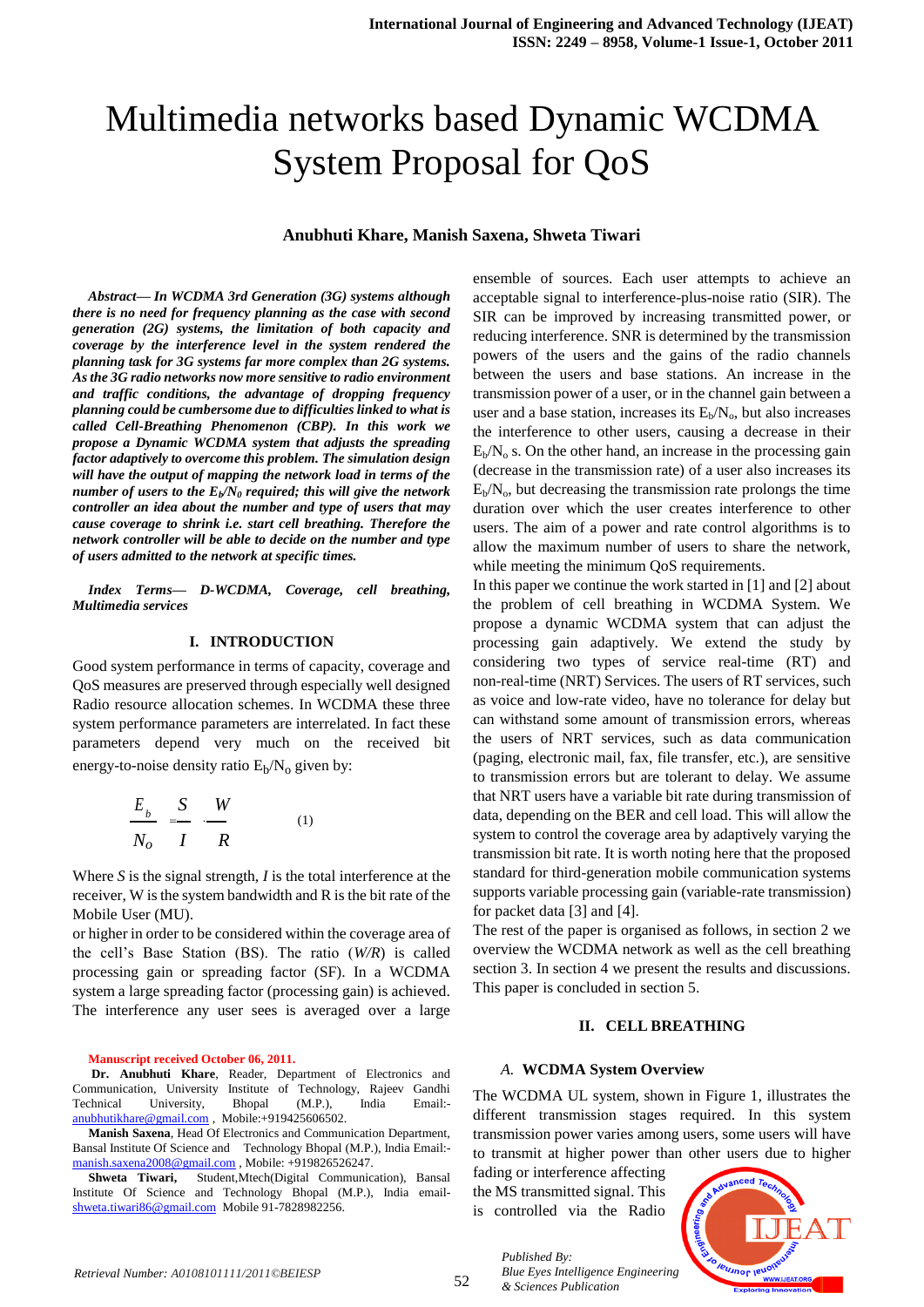Resource Management (RRM) at the BS.

Each cell contains numbers of users who transmit on the same channel and have exactly the same transmitter structure, but with different scrambling and spreading codes.



**Figure 1. WCDMA Transmitter block diagram for UL**

WCDMA systems use RAKE receivers as they take into account the multipath effects that propagating signals encounter. It utilises multiple correlators to detect the strongest multipath signals, which are time-shifted version of the original transmission.

Figure 2 below shows the stages through which the multipath composite received signals are processed. The received signal  $r(t)$  is actually a combination of multipath signals which the reviver antenna has combined and passed through to the rake fingers.





Unlike FDMA/TDMA systems in WCDMA, all users access the same frequency band simultaneously. Each communication channel is separated by modulating the data signal with a noise-like carrier, which is unique for the link, and spreading the modulated signal over a large frequency bandwidth. Since the signal appears like noise over the channel, the signals from all other users constitute a certain level of interference. This leads to a new definition of capacity; the *soft-capacity*. According to this concept it is permitted to accept more users to the cell at the price of a slight loss in quality in terms of mean Signal-to-Interference Ratio. Due to this soft-capacity nature of WCDMA networks, the coverage of a cell depends intensely on the desired QoS in terms of sustainable interference level, spatial mobile user distribution and the corresponding time-dependent user traffic intensity. Hence, it depends on the dynamics of the power control procedure used to adjust interference [5].

The fact that capacity in WCDMA networks is influenced by the number of users in the cell has let the cell coverage area be considered as elastic. This cell breathing effect leads to an iterative approach to compute the power allocated to each user and the level of interference. These computations depend directly on the user locations and on the services (data rate) used. Thus, 3G-radio network planning is performed through simulations of a user and service distributions. The total power,  $P_t$ , transmitted by the BS is given by the following equation:

$$
P_{t} = \frac{N_{,v} W L_{-}}{1 - \eta} \frac{(E_b / N_o)_{j}}{D L}
$$
 (2)

Where *L* the average path loss between BS and MU, Nr is the noise at the receiver; *ηDL* is the load factor at the downlink. Load factor  $\eta$  is a measure of how much the cell is loaded. The higher the load factors the higher the load of a cell. In WCDMA the system is interference limited therefore the loading is a function of the received interference. Where  $P_n$  is the noise power at the receiver

$$
I = P_n \quad 1 - \eta \quad \text{(3)}
$$

where  $P_n$  is the noise power at the receiver. From the link

budget equation (2), the path loss L could be obtained; consequently the cell range can be readily calculated for a known propagation model, for example the Okumura– Hata model. The propagation model describes the average signal propagation in that environment, and it converts the maximum allowed propagation loss in dB to the maximum cell range in kilometers [6].

## *B. Cell Breathing*

Cell breathing happens when part of the cell loses coverage and becomes 'dead area' this can be explained from Uplink (UL) perspective as follows: when a new mobile user admitted to the network the interference observed by each user in the cell increases, and their SINR (*ε*) at the BS decreases and required to transmit with higher power to compensate for the increase in the interference level. Eventually as more users are admitted to the network, users at the edge of the cell are transmitting with their maximum power. As MU's move closer to the cell boundary they will run out of the necessary power to maintain the connection; then they will be dropped. In effect the cell coverage has shrunk. This means that during periods of low traffic, such as in the early morning, users can take advantage of a relatively large footprint for cell coverage. But as the traffic level rises during the day, MU's on the outer edges of a particular cell may effectively lose coverage and suddenly find that they are unable to make or receive calls as shown in Figure 3.



*Published By:*

*& Sciences Publication*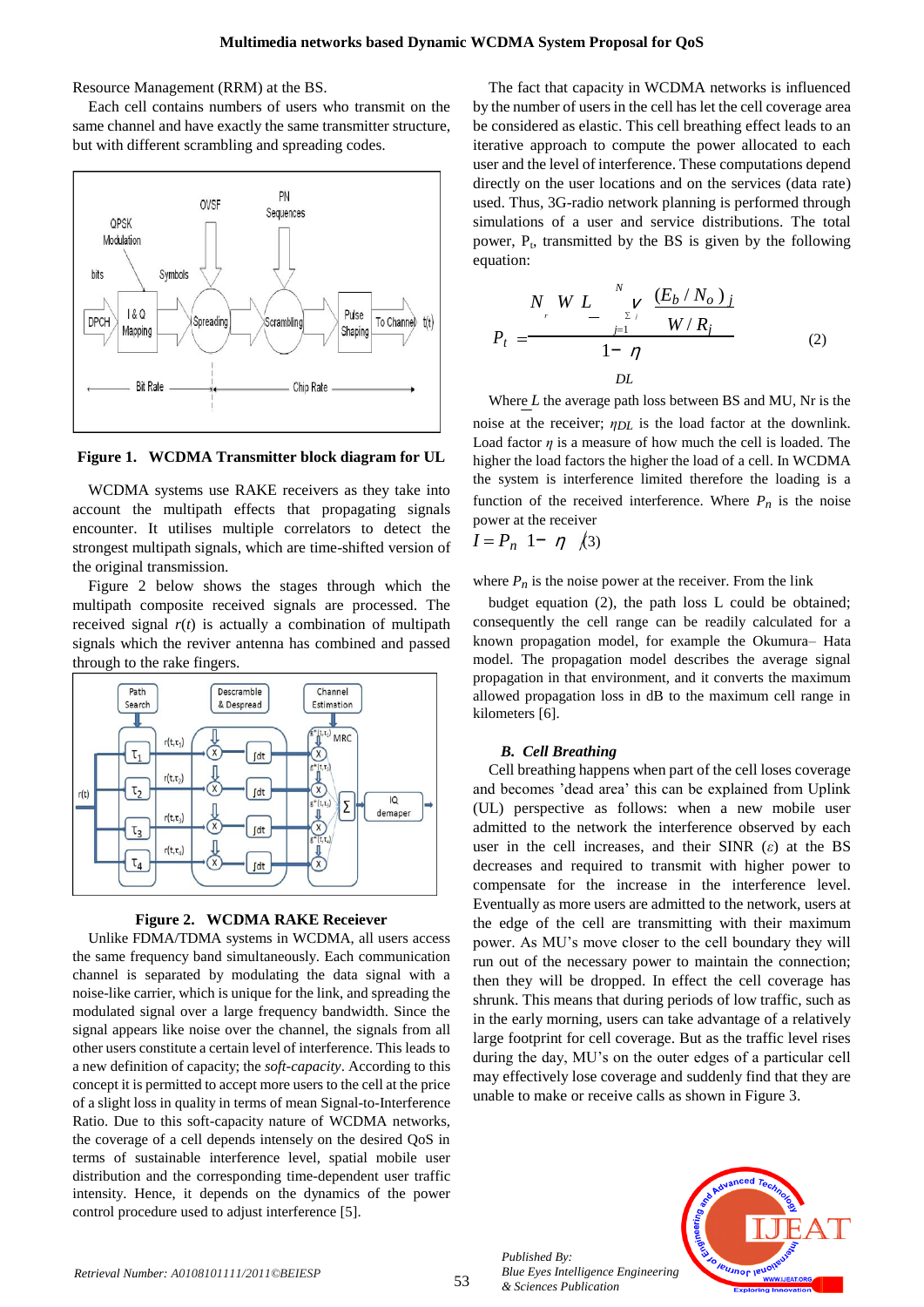

**Figure 3. Cell breathing phenomenon (a) cell with light loading (b) coverage after cell breathing**

From downlink perspective the CBP occurs as a result of the BS available power being insufficient to support more mobile users in that cell. Since users at the edge of the cell require higher power from the BS, these users will be dropped and the cell size is reduced. One way to solve this problem is by implementing more BSs which means an added cost that might not be affordable. Another approach is to use antenna tilt and varying transmitting power at the BS, and beamforming antennas or higher order antenna diversity reception [7] and [8]. Other approaches to alleviate the problem of cell breathing have dealt with the physical nature of antennas, improvements of the materials used, mechanical/electrical tilts for better reception and even combinations of sectorisation with macro and micro cells [2].

What we are proposing in this paper is a dynamic WCDMA (D-WCDMA) System which can adjust the coverage of the cell through adjusting the spreading factor. Rather than measuring coverage of the cell directly as a distance, the received BER of MS are used as a coverge function. As more MS's admitted to the network BER will deteriorate in some areas which indicate no coverage. Reducing the bit rate to accommodate higher priority users has been proposed in the scheme was called bandwidth reallocation. The bit rate (bandwidth) reduction was performed in level-by-level basis, and system performance was evaluated through simulation in terms of dropping probability and blocking probability. Similar scheme was proposed in the only difference with the one in [9] is that the reduction of bandwidth is performed now in a single step in order to admit new call at faster rate. The objectives in [10] were the same as in [9] and they do not include the effects on coverage planning of the network.

## **III. PROPOSED ALGORITHM**

The proposed D-WCDMA system adjusts SF through a feedback loop in order to guarantee the QoS for current users. This eventually reduces the data rate. However, this will allow more users at a given QoS to be accommodated by the cellular network, also preventing call dropping in the coverage area.

Figure 4 shows a D-WCDMA system, which can be used to control the SF at the transmitter *TX*. The Receiver stage *RX* processes the received frames and checks the BER. If BER is not desirable, then the Receiver *RX* passes a message to the *TX* to adjust the SF i.e. when

BER is high, then SF is increased and vice versa. In other words, this feedback channel allows the system to adapt to new changes that are taken to reduce the BER or increase it depending on the wireless channel effects.

The algorithm design will have the output of mapping the network load in terms of the number of users to the  $E_b/N_0$ required. This will give the network controller an idea about the number and type of users that may cause coverage to shrink i.e. start cell breathing. Therefore the network controller will be able to decide on the number and type of users admitted to the network at specific times.



**Figure 4. Proposed Algorithm**

## **IV. RESULTS AND DISCUSSIONS**

Figure 5 shows the simulation results obtained from the proposed system in Figure 4, Other simulation parameters are shown in Table 1. Three different BER results are used to specify different services in multimedia environment, i.e. data, voice and video channel. In order to maintain a fixed QoS, the proposed algorithm uses high SF when the signal power is small, i.e. small  $E_b/N_o$ . On the other hand, the system will have to reduce the SF as the signal power increases i.e. channel effects are insignifica.

In effect this D-WCDMA system reduces the impact of the Cell Breathing phenomena. In Cell Breathing, when a cell becomes heavily loaded with users, the BS noise floor appears to rise, which necessitates the increase in the power transmission. However, there is a limit to this transmission power that can be tolerated. Thus, some users are handed over to less heavily-loaded neighbouring cells.



*Published By: Blue Eyes Intelligence Engineering & Sciences Publication*